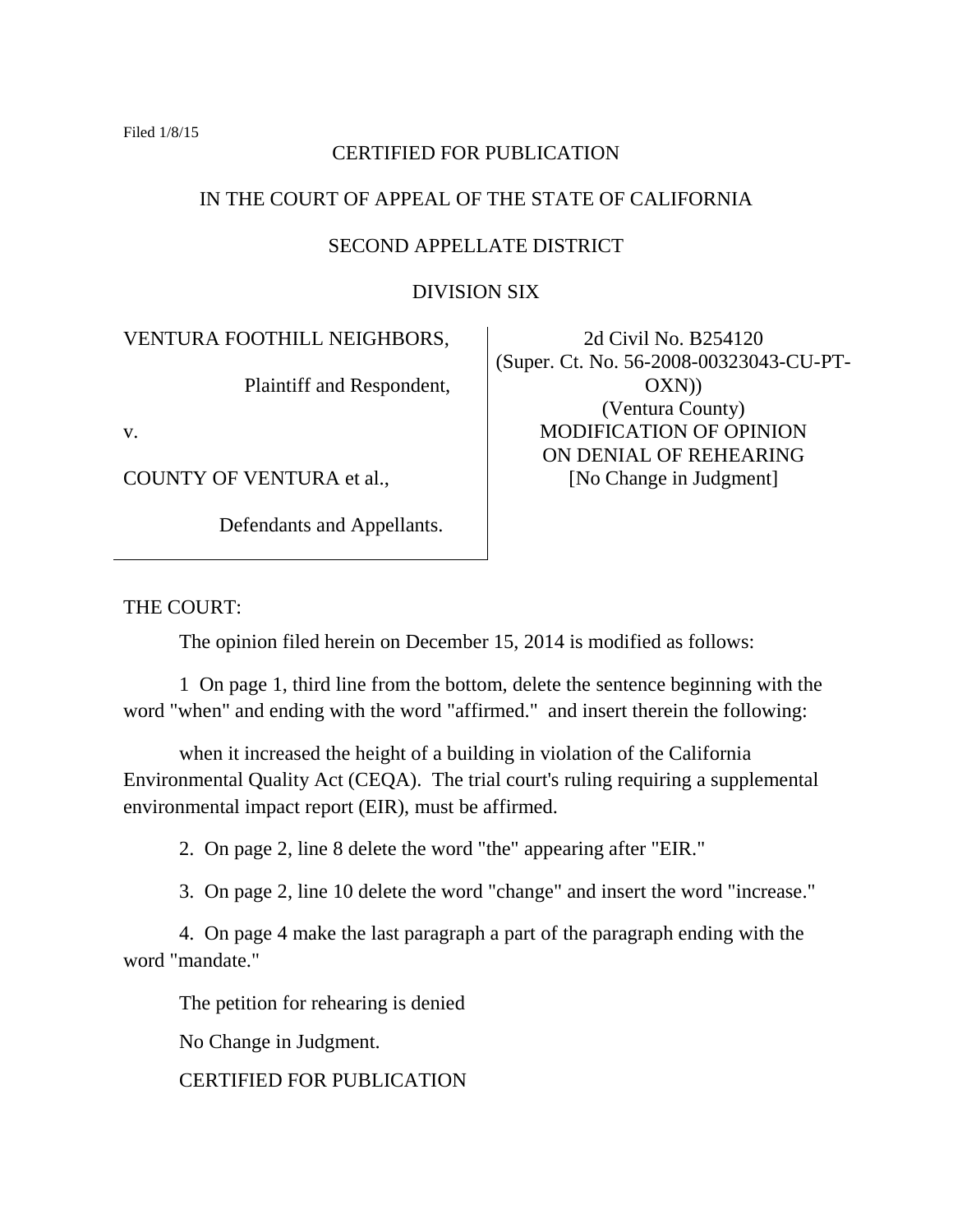## CERTIFIED FOR PUBLICATION

## IN THE COURT OF APPEAL OF THE STATE OF CALIFORNIA

# SECOND APPELLATE DISTRICT

### DIVISION SIX

VENTURA FOOTHILL NEIGHBORS,

Plaintiff and Respondent,

v.

COUNTY OF VENTURA et al.,

Defendants and Appellants.

2d Civil No. B254120

(Super. Ct. No. 56-2008-00323043-CU-PT-OXN)

(Ventura County)

As Oliver Wendell Holmes said: "Men must turn square corners when they deal with the Government." (*Rock Island A. & L.R. Co. v. United States* (1920) 254 U.S. 141, 143; 65 L.Ed. 188, 189.) Our own California Supreme Court remarked: " 'It is hard to see why the government should not be held to a like standard of rectangular rectitude when dealing with its citizens.' [Citation.]" (*Farrell v. County of Placer*  (1944) 23 Cal.2d 624, 628; see also *Title Ins. Co. v. State Board of Equalization*  (1992) 4 Cal.4th 715, 730.) Here the trial court essentially ruled that the government had not turned a square corner in dealing with some of its citizens - adjacent property owners - when it increased the height of a building in violation of the spirit, if not the letter, of the California Environmental Quality Act (CEQA). The trial court's ruling, requiring (EIR), must be affirmed.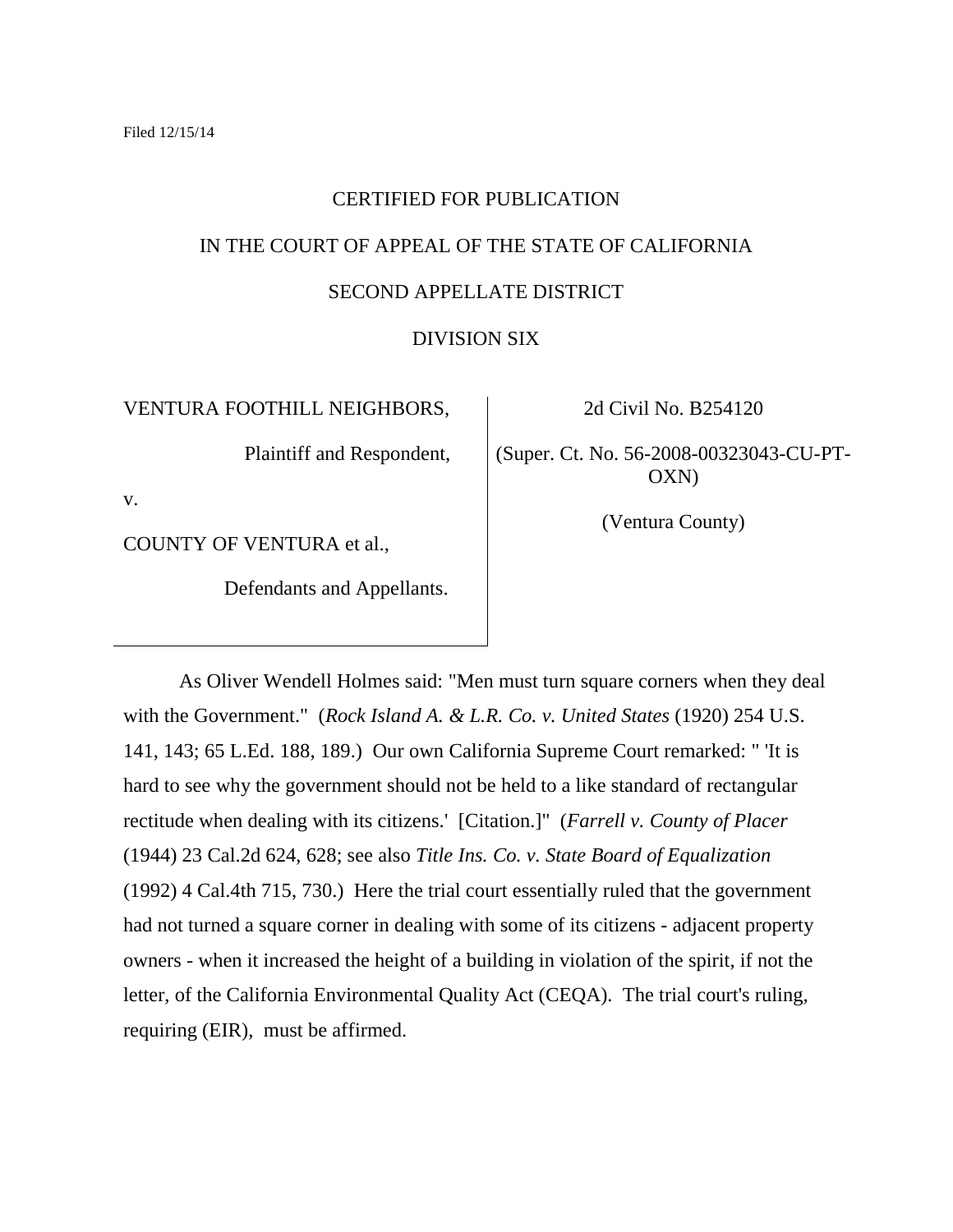The County of Ventura (County), its Board of Supervisors (Board), and two County agencies appeal from a judgment granting a peremptory writ of mandate in favor of Ventura Foothill Neighbors, respondent. Respondent's members reside near a building that the County recently constructed in the City of Ventura. The peremptory writ of mandate requires the County to prepare a supplemental EIR for the completed building. The original EIR was for a building with a maximum height of 75 feet at a specified location. County constructed a 90 foot high building at a different location. Instead of filing a supplemental EIR, the County filed an EIR addendum that considered the environmental impact of the change in location but did not mention the change in the building's height.

Appellants contend that County acted within its discretion in proceeding by way of an addendum instead of a supplemental EIR. They also contend that respondent's action is barred by a 30-day statute of limitations. These contentions are without merit.

## *Factual and Procedural Background*

In 1993 Board decided to construct a five-story ambulatory care clinic (the Clinic) on the 40-acre campus of the Ventura County Medical Center in the City of Ventura. The 1993 EIR stated that "[t]he building would be up to 75 feet in height." The EIR included drawings of the proposed building that did not show its height.

In January 1994 Board certified the EIR and approved the project. It filed a Notice of Determination (NOD) stating that County would construct an "Ambulatory Care Clinic." The NOD mentioned nothing about the building's height.

In June 1994 detailed plans for the Clinic were prepared. The plans showed that the height to the roofline would be 72 feet. Parapets, additional walls on the roof, increased the height to 88.5 feet.

County delayed constructing the Clinic until May 2005 when Board decided that Clinic should be "relocated from its original orientation to reduce the environmental impact of the Project and to more centrally locate the Project around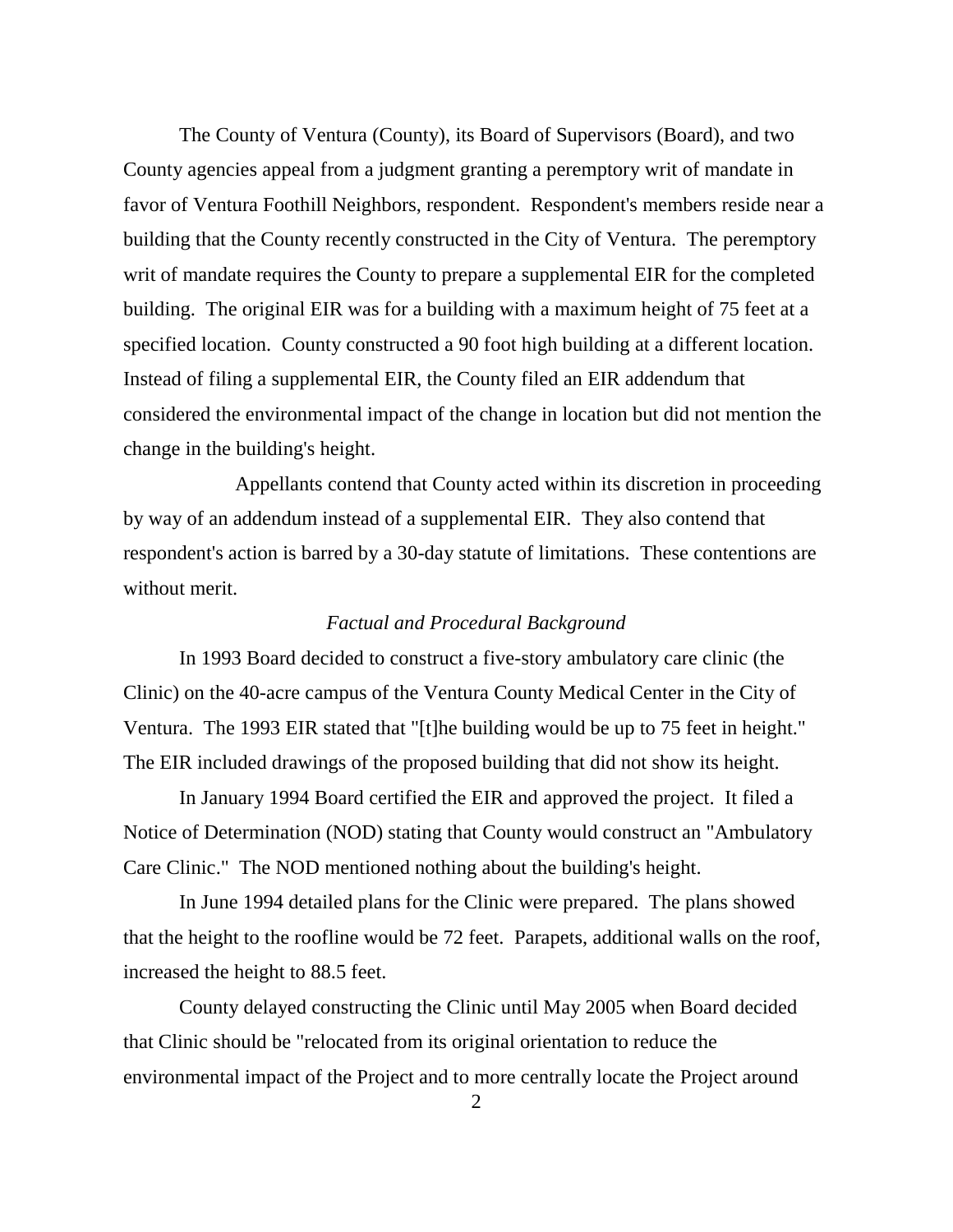parking assets." The Clinic would be moved "approximately 200 feet north and 160 feet west of the original location." The relocated building would "be about 5 feet lower in elevation due to the topography at the revised location."

For the relocated building, Board prepared an "Addendum" to the EIR. Board concluded "that no subsequent or supplemental Environmental Impact Report is required." The addendum observed: "The relocation of the proposed Clinic has slightly less impact on resident[s]' view-shed over the originally approved project because it is farther away from these residences and the proposed relocated Clinic is at a site where the existing topography is about 5 feet lower than the approved location." "Since the proposed relocated Clinic is virtually the same size and configuration as the original component, the land use impacts of the proposed relocated Clinic for height and view shed is less than and within the scope of the analysis of land use impacts in the [EIR]." The addendum did not say that the height of the Clinic would exceed the maximum of 75 feet specified in the EIR.

Board approved the 1994 plans and specifications for the Clinic and "authorize[d] and direct[ed] the Director of the Public Works Agency to update these plans and specifications to current applicable building codes." On May 25, 2005, County filed a NOD stating that the project would be changed by relocating the Clinic. The NOD did not mention the building's height. In 2007 the plans for the Clinic were modified to show that the height of the building would be 90 feet, including parapets on the roof.

It was not until May 22, 2008, that respondent's members were informed that the height of the relocated Clinic would be 90 feet. On that date John Brooks, who lived nearby, saw an "auger rig" at the construction site. He went to the construction office and "asked what the equipment was for and what they were building." He was shocked to learn that the equipment was going to be used to construct a 90-foot high building. Brooks told Jacqueline Moran, a founding member of respondent.

3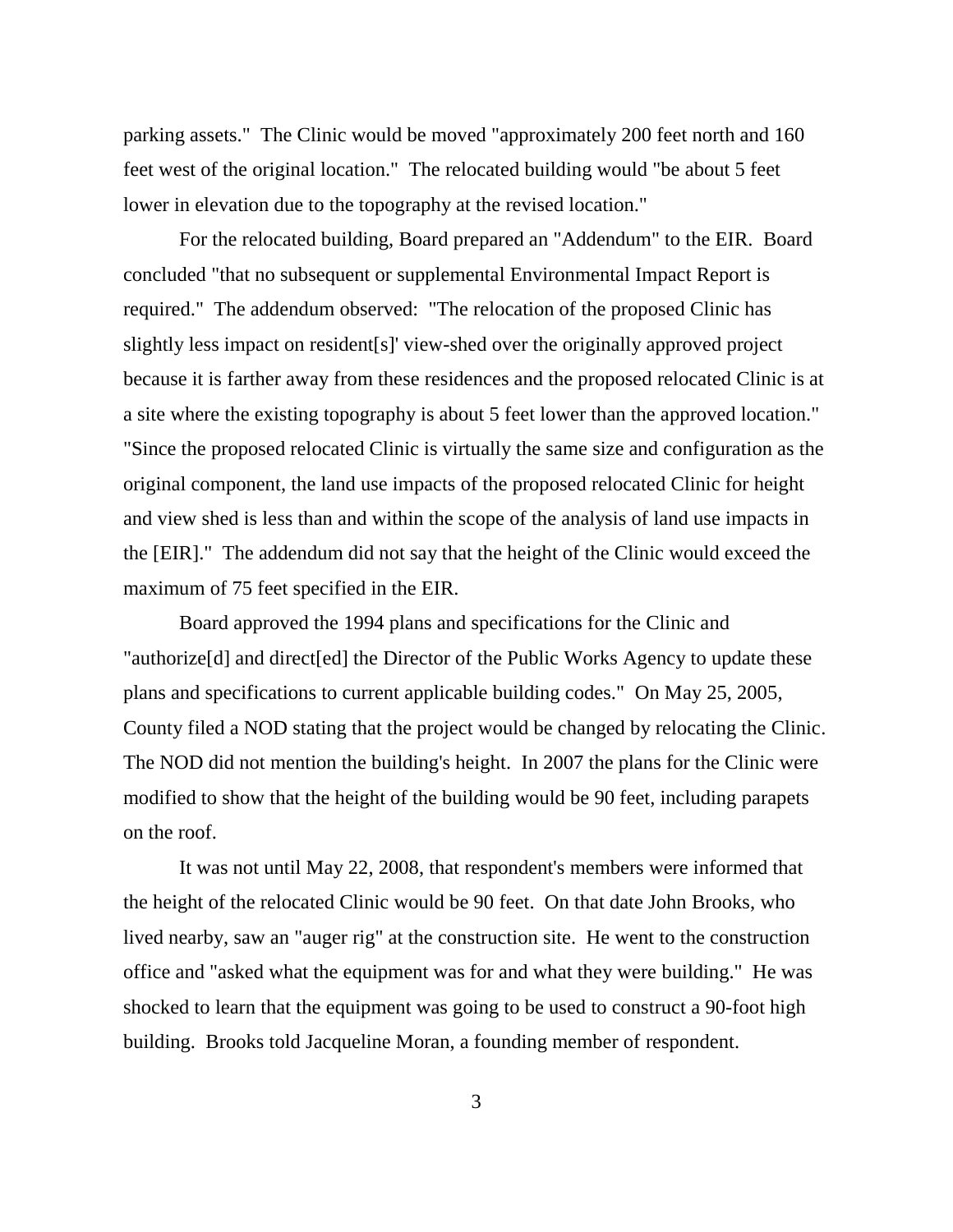On July 17, 2008, respondent filed a petition for a writ of mandate. The petition sought to set aside Board's approval of the construction of the relocated Clinic and require Board "to refrain from further consideration of approval pending certification of an adequate supplemental EIR."

In August 2008 the trial court denied respondent's motion for a preliminary injunction halting construction of the Clinic. In support of the motion, Ms. Moran declared: "[The relocated Clinic is] in the foothills of Ventura, bordered on three sides by a very well-established neighborhood of single family residen[ces] . . . ." In its original location, "the aesthetic impacts of the Clinic building would have been confined primarily to Agnus Street.  $[\P] \dots [\P]$  [T]he 75-foot structure was 15 feet below the grade of Foothill [Road] and did not impact the superior ocean views of homes on that street. In the new location, the 90-foot structure would stand well above the grade of Foothill and so would significantly diminish the superior ocean view setting of those Foothill residences. Further, by moving the Clinic further north on the campus property, the building will significantly impact the aesthetics and superior views of the Agnus Street, Lynn Drive and Fairmont Drive residents . . . ." In addition, the building "will significantly interrupt . . . hillside views" from residences on Estrella Street. "There are approximately 84 homes that will be significantly and negatively impacted for their aesthetics by this building should it go forward." The trial court weighed the competing considerations and determined that it would be unwise and inequitable to cease on-going construction. In October 2010 the construction of the Clinic was completed.

# *Trial Court's Decision*

In January 2014 the trial court issued a well-written and comprehensive 11 page order granting a peremptory writ of mandate.

This, of course, is of great assistance to the Court of Appeal and we commend the trial court for doing so, The trial court noted that both parties had stipulated that "the county's medical building façade was fully constructed to a height of 90 feet."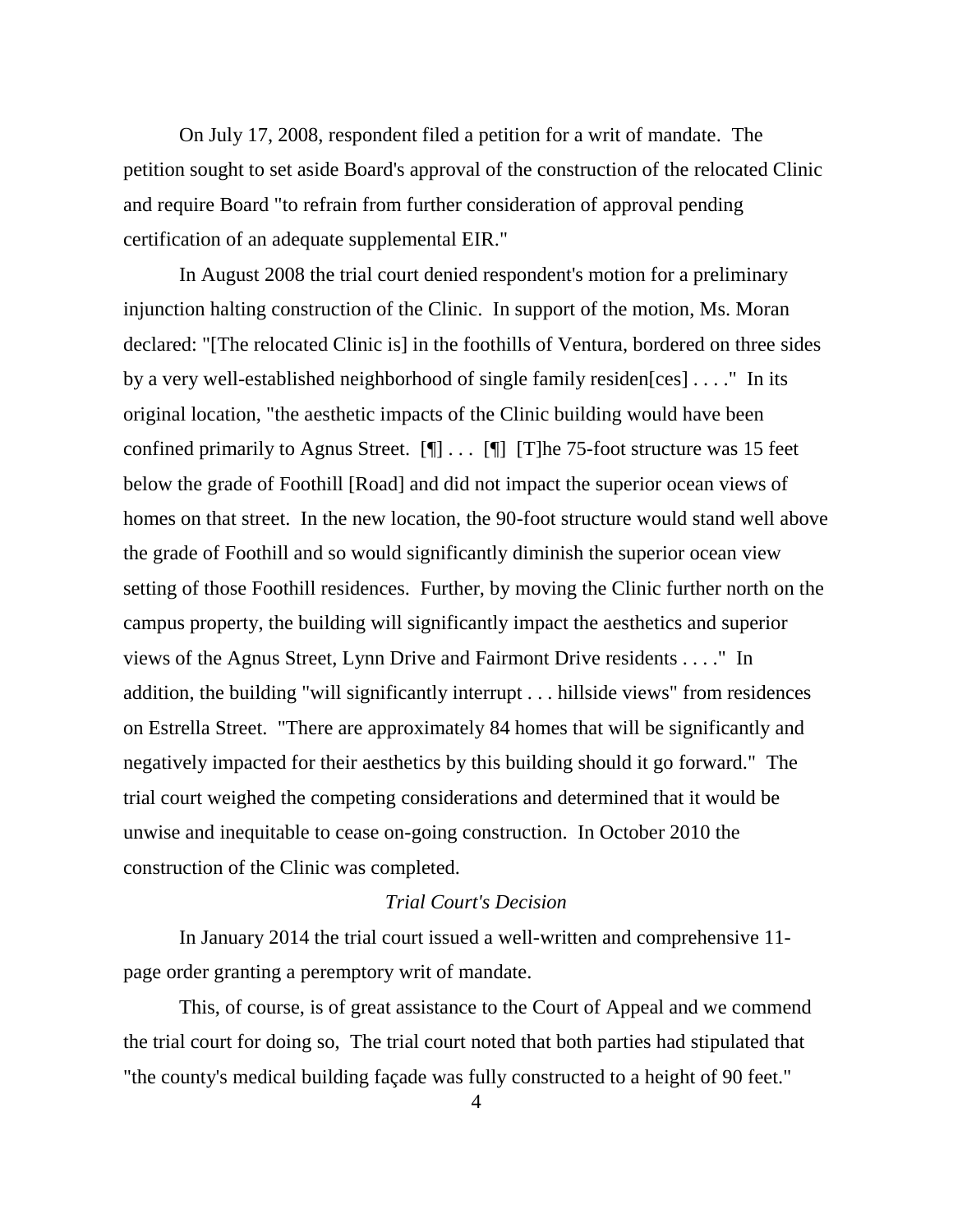Respondent "conceded . . . that recent CEQA case law now conclusively bars its claim as to relocation of the medical building, since the May 24, 2005 notice of determination on the addendum had expressly included 'Relocation of replacement Clinic building.' " On the other hand, respondent contended that it is not barred from claiming "that it is a violation of CEQA for the county to advise the public in the EIR that it was studying and proposed to build a medical building '*up to* 75 feet in height'; and then to construct a building that is 90 feet high across its entire east-west dimension."

The trial court ruled that respondent's petition was not time-barred because "it cannot reasonably be said that [respondent's members] reasonably knew or should have known that the building was going to be 90 feet high until the 90-foot auger rig was in place in [May] 2008 to build the clinic." The court concluded that the 20 percent increase in the building's height, from a maximum of 75 feet to 90 feet, was a "material discrepancy" and "a violation of CEQA." The court continued: "[T]here were 'substantial changes' as far as the general public and any reasonable reader of the EIR [were] concerned . . . . [M]ajor revisions [of the EIR] *are* required since the entire building height/view-shed analysis in the 1993 EIR was gauged and analyzed for a [75-foot high] building in a materially different location. [¶] Accordingly, the appropriate protocol is to have the county draft and recirculate a *focused* supplemental EIR, limited solely to analysis of height and profile-related impacts of the medical clinic, *as built* and *where built* to a height of ninety feet. Since it is *not* a reasonable mitigation measure to reduce the size or height of the new medical clinic as constructed, assuming a finding of significant impacts at the revised 90 foot height in the new location, the county is obligated to consider other forms of mitigation in an effort to reduce significant impacts to levels of insignificance."

#### *Standard of Review*

"In CEQA cases, as in other mandamus cases, 'we independently review the administrative record under the same standard of review that governs the trial court.'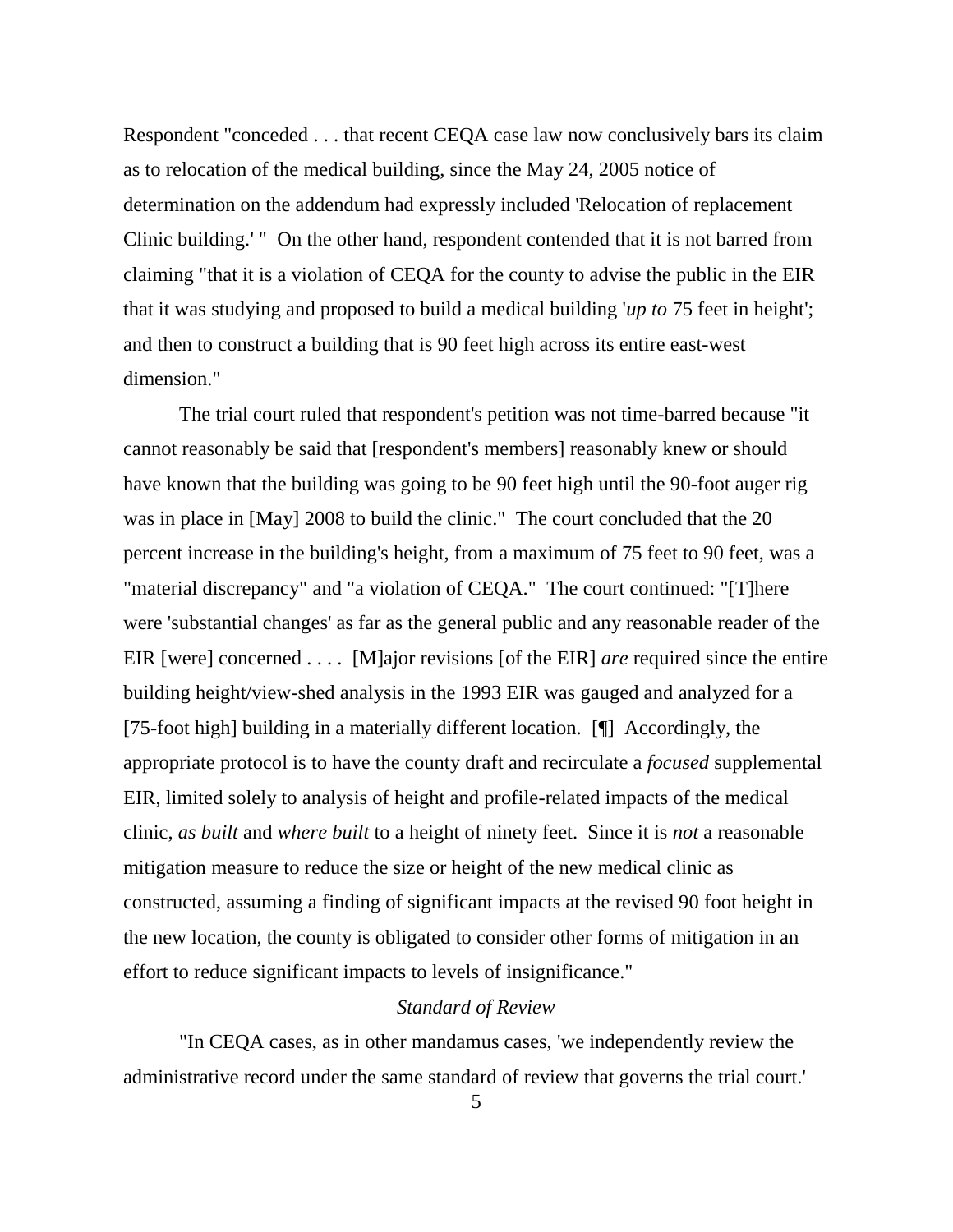[Citations.] We review an agency's determinations and decisions for abuse of discretion. An agency abuses its discretion when it fails to proceed in a manner required by law or there is not substantial evidence to support its determination or decision. [Citations.]" (*Preserve Wild Santee v. City of Santee* (2012) 210 Cal.App.4th 260, 275.)

"Where [as here] the pertinent facts are undisputed, it is a question of law whether a case is barred by the statute of limitations. Accordingly, we apply the de novo standard of review [to this issue]. [Citation.]" (*Arcadia Development Co. v. City of Morgan Hill* (2008) 169 Cal.App.4th 253, 260-261.)

### *CEQA Addendum and 30-Day Limitation Period*

Appellants claim that in its petition respondent challenged the adequacy of the 1993 EIR. Appellants maintain that this challenge is time-barred because "[t]he statute of limitations . . . expired 30 days after" County filed the January 1994 NOD, which stated: "An Environmental Impact report was prepared and certified for this project pursuant to the provisions of CEQA." Respondent, on the other hand, correctly contends that it did "*not* 'challenge the [1993] EIR' as County claims." Instead, it challenged "the County's failure to prepare a supplemental EIR for a 90-foot Clinic building." Respondent frames the issue as follows: "Did the County abuse its discretion and fail to proceed in the manner required by law in approving the revised . . . Clinic based on an addendum to the 1993 EIR rather than preparing a supplement to the EIR to analyze and mitigate new impacts?"

"CEQA does not require an EIR to be prepared for every step taken in the course of a project. Once a proper EIR has been prepared, no subsequent or supplemental EIR is required unless (1) '[s]ubstantial changes' are proposed in the project, requiring 'major revisions' in the EIR; (2) substantial changes arise in the circumstances of the project's undertaking, requiring major revisions in the EIR; or (3) new information appears that was not known or available at the time the EIR was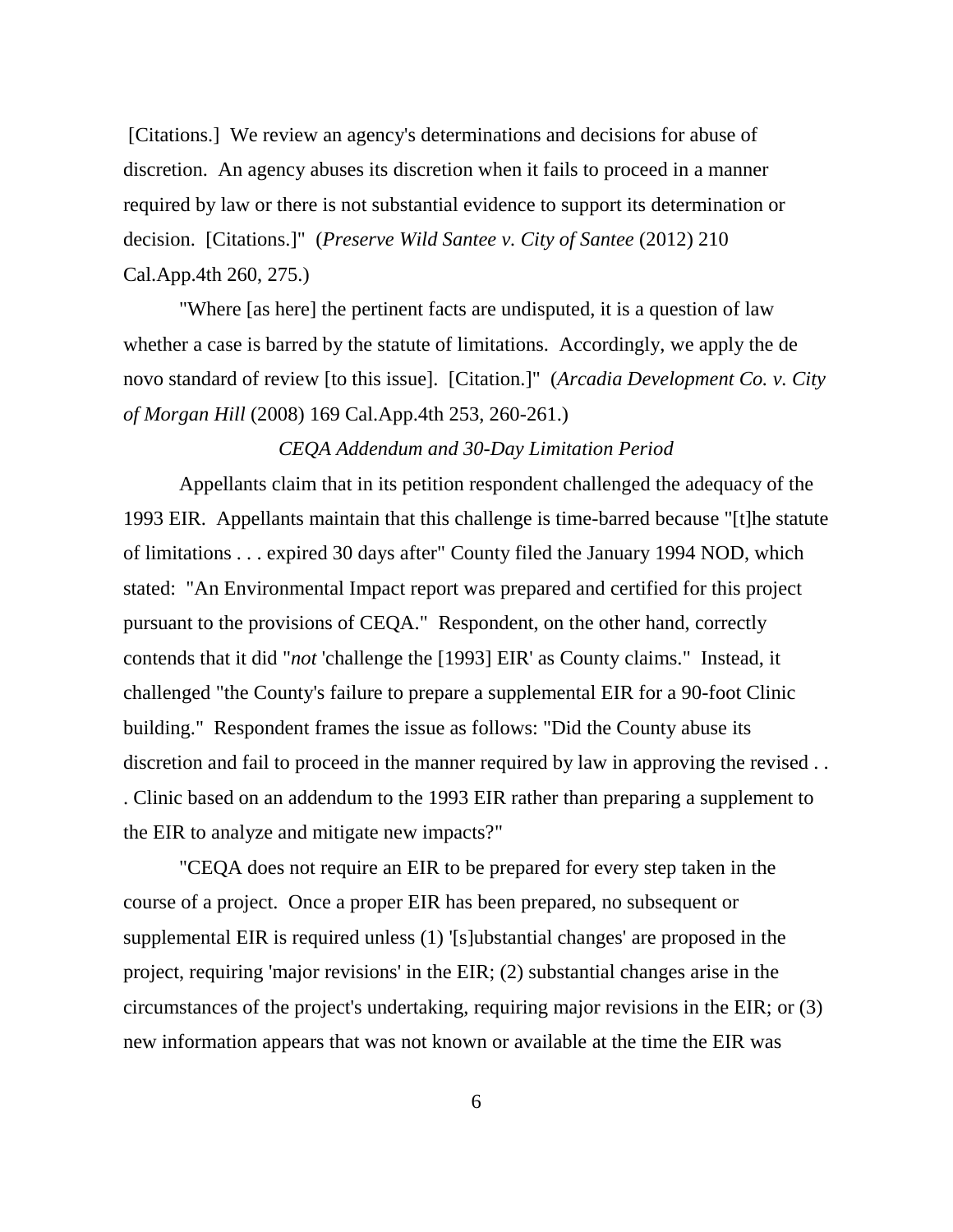certified. [Citations.]" (*Committee For Green Foothills v. Santa Clara County Bd. of Supervisors* (2010) 48 Cal.4th 32, 54-55.)

CEQA statutes do not mention an EIR addendum. But section 15164 of the CEQA Guidelines (Cal.Code Regs., tit. 14, § 15000 et seq.) provides: "The lead agency or a responsible agency shall prepare an addendum to a previously certified EIR if some changes or additions are necessary but none of the conditions described in [Guidelines] Section 15162 calling for preparation of a subsequent EIR have occurred." (*Id*., subd. (a).) "An addendum need not be circulated for public review . . . ." (*Id*., subd. (c).) A leading treatise on property law explains: "When there are changes in a project after the certification of a Final Report, the agency can prepare an Addendum to the Report if the changes do not substantially modify the analysis in the original Report. The Addendum is acceptable, rather than a new or Supplemental EIR, when there are only minor technical changes or additions which do not raise important new issues about the significant effects on the environment." (9 Miller & Starr, Cal. Real Estate (3d ed. 2011), § 25A:19, p. 25A-107, fns. omitted.)

Appellants assert that County acted within its discretion by preparing an EIR addendum instead of a supplemental EIR. They argue: "The Addendum explained why relocation of the Clinic building would not result in any new or more severe significant impacts than were described in the EIR, and concluded that preparation of a subsequent or supplemental EIR was therefore not required." This conclusory argument, which is addressed only to the relocation of the building, is insufficient to overcome the judgment's presumption of correctness. (See *Boyle v. CertainTeed Corp.* (2006) 137 Cal.App.4th 645, 649-650 ["An appealed judgment is presumed correct, and appellant bears the burden of overcoming the presumption of correctness"].) The addendum said nothing about the increase in height from a maximum of 75 feet to 90 feet. We agree with the trial court that the increase in height effected " '[s]ubstantial changes' . . . in the project, requiring 'major revisions' in the EIR." (*Committee For Green Foothills v. Santa Clara County Bd. of Supervisors*,

7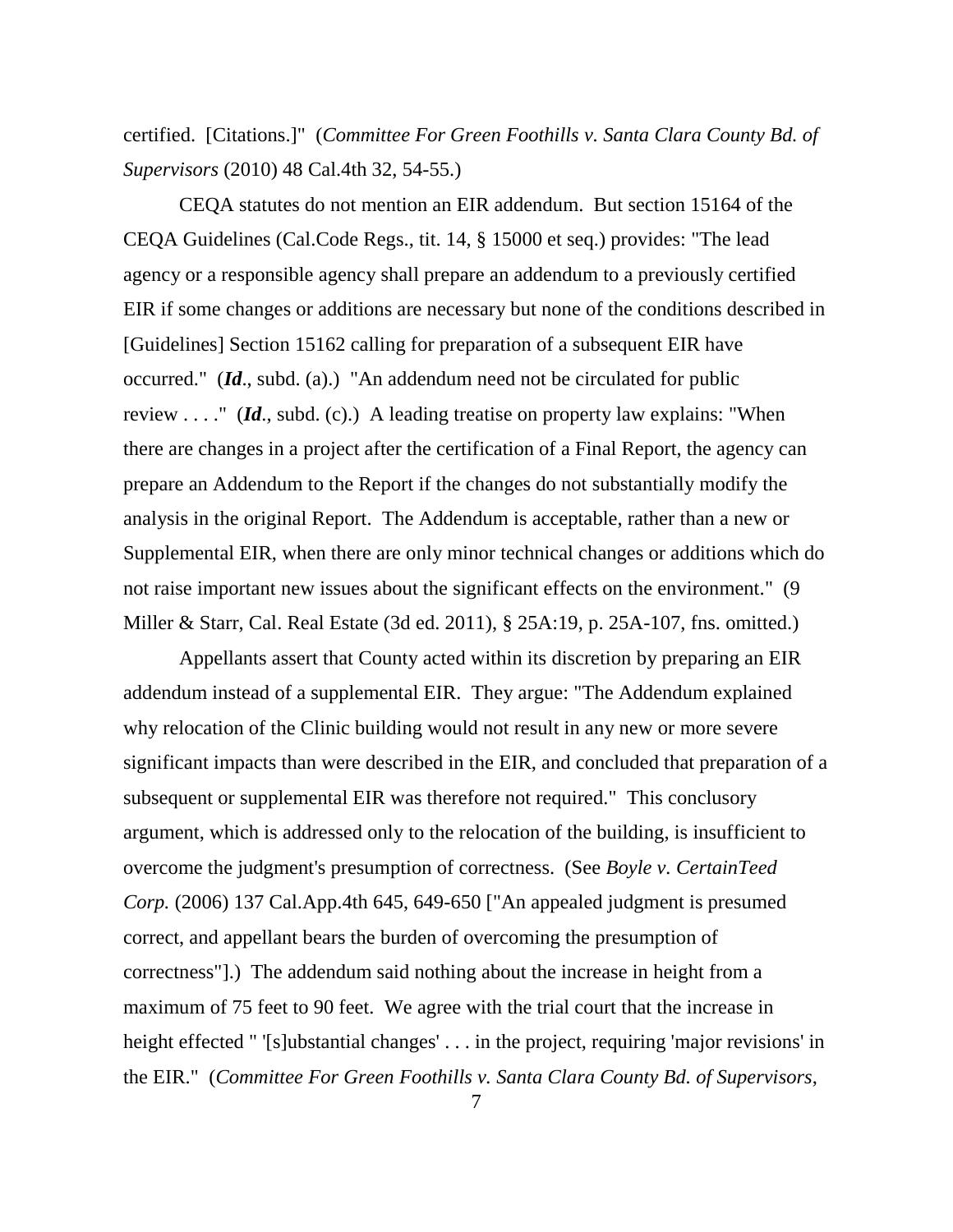*supra*, 48 Cal.4th at p. 54.) Thus, County abused its discretion in not preparing a supplemental EIR.

Appellants argue that respondent is time-barred from challenging County's decision to proceed by way of an EIR addendum. Appellants claim that the statute of limitations expired 30 days after May 25, 2005, when the County filed the NOD for the relocation of the Clinic. Public Resources Code section 21167, subdivision (e) requires that " '[a]n action or proceeding alleging that [an] act or omission of a public agency does not comply with' CEQA . . . be brought within 30 days after the filing of the NOD." (*Committee For Green Foothills v. Santa Clara County Bd. of Supervisors*, *supra*, 48 Cal.4th at p. 57.)

At oral argument appellants' counsel said that even if County had doubled the height of the Clinic, once the 30-day period elapsed any challenge to its action would still be time-barred. This is nonsense. We agree with the trial court that the 30-day statute of limitations is inapplicable because County did not provide notice to the public of the increase in the Clinic's height. "[T]he filing of an NOD triggers a 30–day statute of limitations for all CEQA challenges to *the decision announced in the notice*." (*Committee For Green Foothills v. Santa Clara County Bd. of Supervisors*, *supra*, 48 Cal.4th at p. 39, italics added.) The decision announced in the notice was the "[r]elocation of replacement Clinic building."

Neither the NOD nor the EIR addendum mentioned anything about a change in the building's height. Because both the NOD and addendum were silent on this issue, a 180-day statute of limitations began to run from May 22, 2008, when respondent's members were informed that the Clinic was going to be 90 feet high. "[I]f the agency makes substantial changes in a project after the filing of the EIR and fails to file a later EIR in violation of section 21166, subdivision (a), an action challenging the agency's noncompliance with CEQA may be filed within 180 days of the time the plaintiff knew or reasonably should have known that the project under way differs substantially from the one described in the EIR." (*Concerned Citizens of Costa Mesa, Inc. v. 32nd*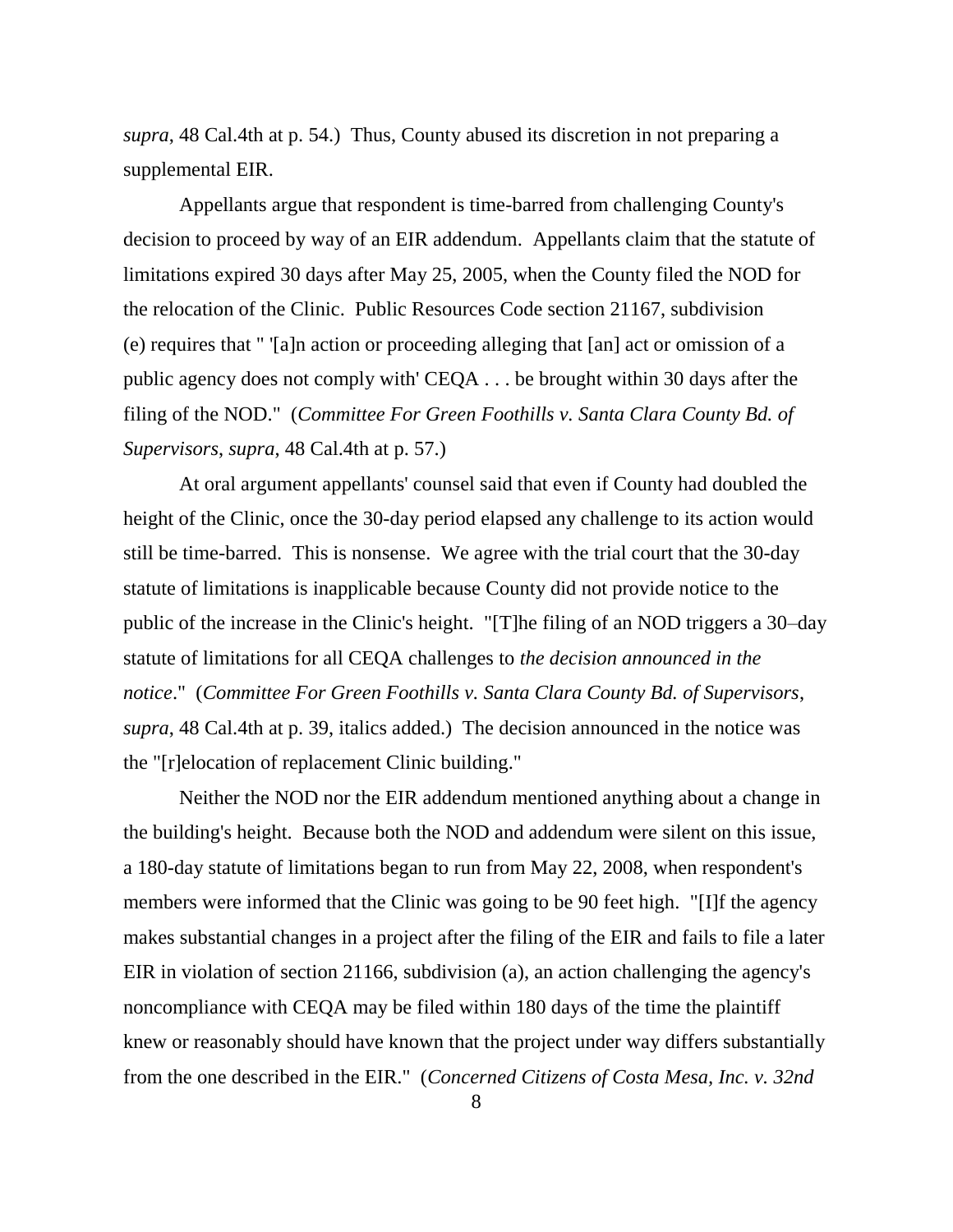*Dist. Agricultural Assn.* (1986) 42 Cal.3d 929, 939.) Respondent's petition for a writ of mandate was filed within the 180-day period.

# *Disposition*

The trial court's effort to require the government to "turn square corners" with its citizens is to be applauded.

The judgment is affirmed. Respondents to recover costs on appeal.

# CERTIFIED FOR PUBLICATION.

` YEGAN, J.

We concur:

 $\overline{a}$ 

# GILBERT, P. J.

BURKE, J.\*

<sup>\*</sup> Assigned by the Chairperson of the Judicial Council.